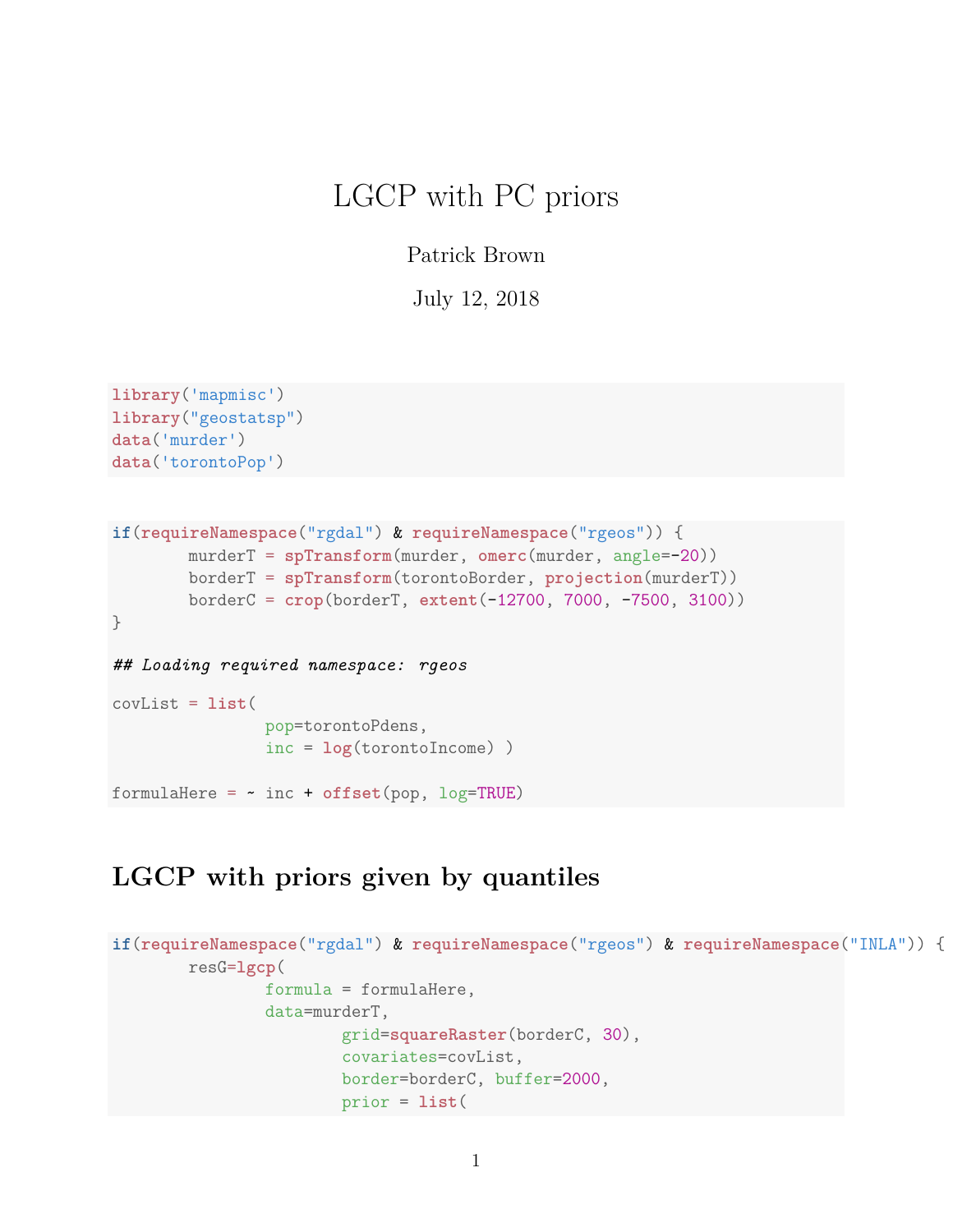```
sd = c(lower = 0.2, upper = 2),range = c(lower = 2, upper=20)*1000,
                        control.inla=list(strategy='gaussian')
        )
} else {
       resG = NULL
}
## Loading required namespace: INLA
```
#### **LGCP with penalised complexity prior**

 $pr(sl > 1) = 0.05$  and  $pr(phi < 0.2) = 0.95$ 

```
if(requireNamespace("rgdal") & requireNamespace("rgeos") & requireNamespace("INLA")) {
        resP=lgcp(formulaHere, data=murderT,
                        grid=squareRaster(borderC, 30),
                        covariates=covList,
                        border=borderC, buffer=2000,
                        prior = list(
                                sd = c(u=0.5, alpha=0.05),
                                range = c(u=10*1000, alpha = 0.4),
                        control.inla = list(strategy='gaussian')
        )
} else {
       resP = NULL
}
```

```
## Loading required namespace: INLA
```
#### **LGCP with table priors**

```
sdSeq = seq(0,4,len=501)
rangeSeq = seq(0,15*1000, len=501)
if(requireNamespace("rgdal") & requireNamespace("rgeos") & requireNamespace("INLA")) {
        resT=lgcp(formulaHere,
                        data=murderT,
                        grid=squareRaster(borderC, 30),
                        covariates=covList,
                        border=borderC, buffer=2000,
```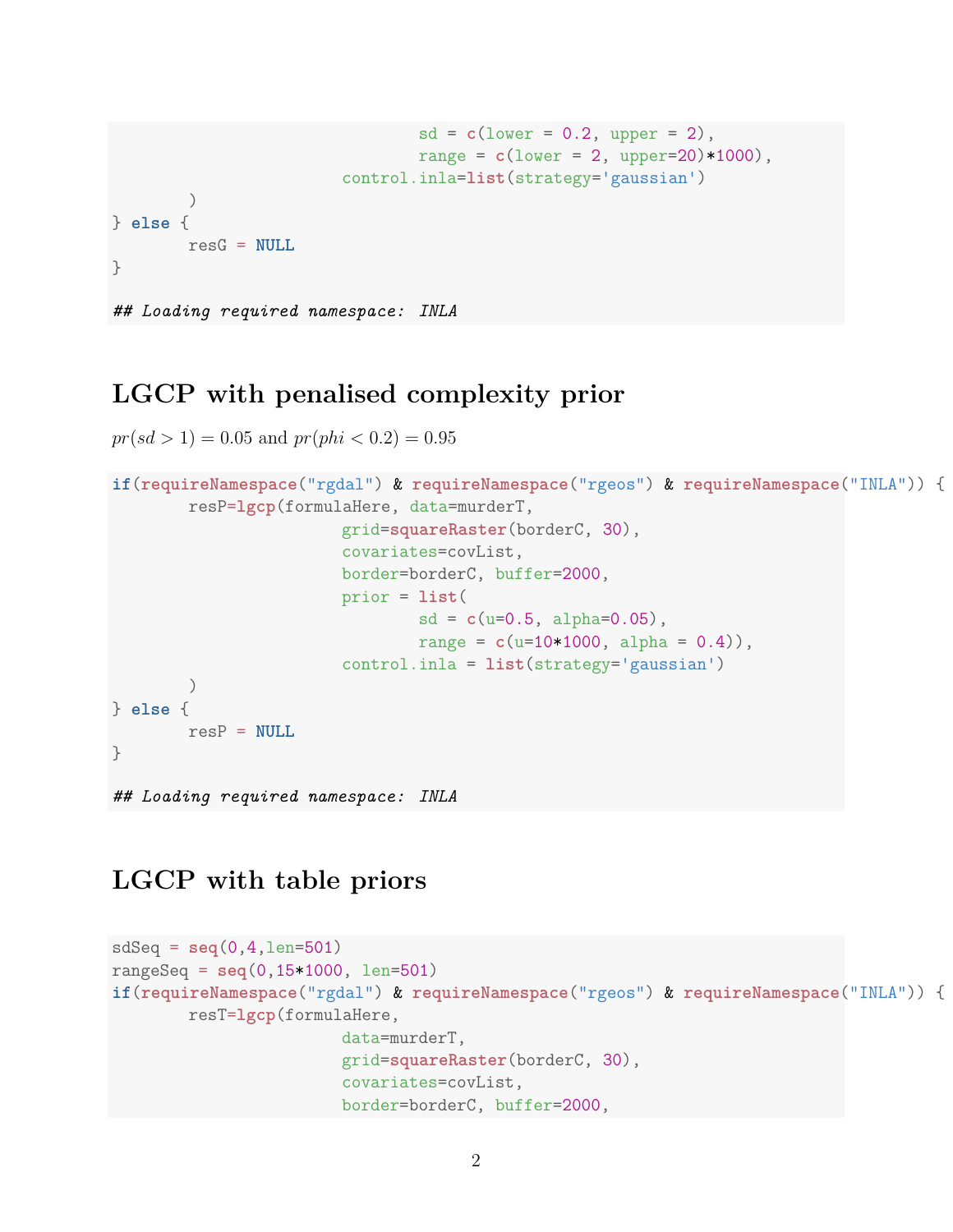```
prior = list(
                                        sd = cbind(sdSeq, dexp(sdSeq, 2)),
                                        range = cbind(rangeSeq, dexp(rangeSeq, 1/5000))),
                        control.inla = list(strategy='gaussian')
        )
} else {
       resT = NULL
}
## Loading required namespace: INLA
```
## **Parameters**

```
if(!is.null(resG$parameters))
       knitr::kable(resG$parameters$summary[,c(1,3,5)], digits=3)
```

```
if(!is.null(resP$parameters))
        knitr::kable(resP$parameters$summary[,c(1,3,5)], digits=3)
```

```
if(!is.null(resT$parameters))
        knitr::kable(resT$parameters$summary[,c(1,3,5)], digits=3)
```
### **Maps**